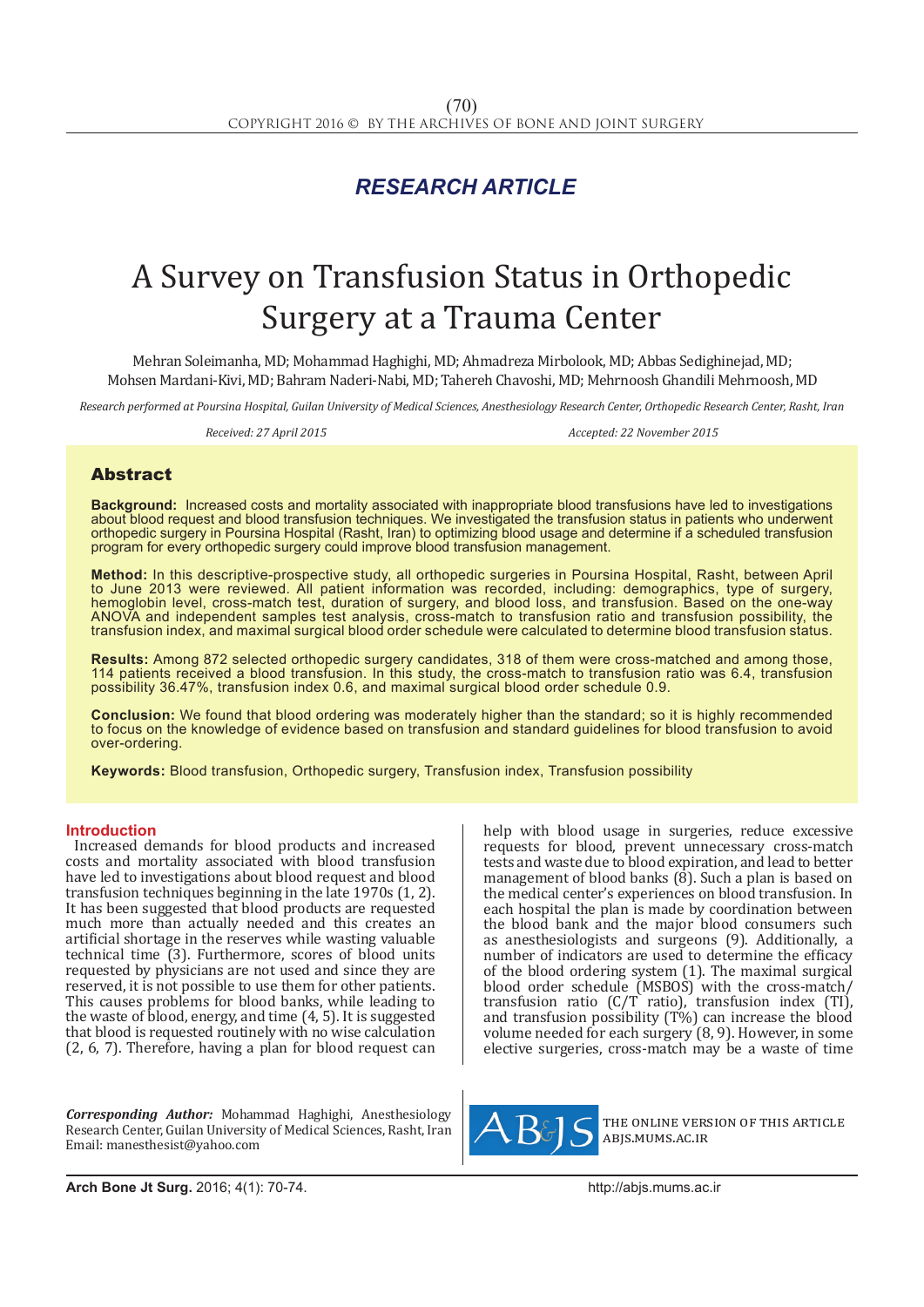and money. Therefore, also using MSBOS can improve the quality of blood usage (10).

This descriptive-prospective study was conducted in order to develop better blood ordering strategies in order to: 1) reduce health risks to patients involved in receiving blood transfusions, 2) reduce imposed costs of preparation and maintenance of the blood, and 3) in order to make better use of blood and its byproducts so as to avoid waste. Hence, we investigated the transfusion status in orthopedic surgery candidates in Poursina Hospital, Rasht by evaluating blood usage in each orthopedic surgery.

#### **Materials and Method**

This descriptive-prospective study was done on all qualified orthopedic surgery candidates from Poursina Hospital (in Rasht, Iran), between April to June 2013. The sample size was calculated based on the mentioned time of the research. At first, all patient information including: demographics, type of surgery, hemoglobin level and cross-match test results were recorded. Then, time of surgery, blood loss volume and replacement and serum hemoglobin levels were also recorded. If the serum hemoglobin levels were below normal, then the patient received one unit of blood containing 250 cc of whole blood, and after rechecking the serum hemoglobin level, if necessary, another blood unit was transfused.

Surgeries were divided into seven groups: hip, femur, knee, leg, shoulder, arm, and forearm fractures. Data were entered into SPSS version 18 software, and we used the one-way ANOVA and independent sample t-test to analysis the C/T ratio, T%, and TI, and then determine the MSBOS. The schedule more than 0.5 is considered as a criterion of significant blood use.

 $MSBOS = TI \times 1.5$ 

Cross-matched/transfused ratio (C/T ratio)=number of units crossedmatched/number of units transfused.

A ratio lower than 2.5 should be explaining as blood usage efficiency. A C/T ratio of > 2.5 means that less than 40% of cross-matches are transfused.

Transfusion possibility (T%)=number of patients transfused/number of patients cross-matched×100.

A value of greater than 30 was considered indicative of significant blood usage.

Transfusion index (TI)=number of units transfused/ number of units cross-matched.

A value of 0.5 or more is considered as significant blood utilization.

#### **Results**

In this study, within 6 months, 872 patients were candidates for elective orthopedic surgery and 318 of them were cross-matched and from those, 116 patients received a blood transfusion. Of the 318 patients that were cross-matched, 208 cases (65.4%) were male. The mean age of patients was 45±22 years and the most common age groups of cross-matched patients were between 20 to 40 and 60 to 80 years old [in each group 86 cases (27%)].

Patients with femur fracture with 166 cases (52.2%) had the maximum request for cross-match, followed by leg, hip, and arm fractures with 50, 36, and 24 numbers of cases, respectively.

Average time of surgery was 2.66± 0.64 hours: the shortest operation lasted for 1 hour and the longest for 4.83 hours. Average serum hemoglobin level pre- and postoperatively was 11.69 ±1.78 gr/dl and 10.48±1.77 gr/dl, respectively.

In Table 1, the hemoglobin level before and after surgery according to type of fracture and the number of received blood unit can be seen.

In Table 2, the C/T ratio, T%, TI, and MSBOS according to type of fracture can be seen.

The highest possibility of blood transfusion based on type of fracture with 49.39% was in the femur fracture. The one-way ANOVA test showed a significant relationship between type of fracture and TI (*P*= 0.0001); the mean C/T ratio number was also significant.

Regarding Table 3, it is understood that the highest possibility of transfusion was in the age group 20-40-years-old (51.16%) and the least possibility of transfusion was in the age group: more than 80-yearsold (18.18%). Based on the one-way ANOVA test, the

| fused based on type of fracture |                                                 |                                                |                                                     |                       |                    |                       |                    |                   |                |                  |
|---------------------------------|-------------------------------------------------|------------------------------------------------|-----------------------------------------------------|-----------------------|--------------------|-----------------------|--------------------|-------------------|----------------|------------------|
| Type of<br>fracture             | Mean Hb<br>level before<br>surgery $(g)$<br>dl) | Mean Hb<br>level after<br>surgery $(g)$<br>dl) | Intraopera-<br>tive mean<br>bleeding<br>volume (ml) | Crass-matched         |                    | Transfusion           |                    |                   |                |                  |
|                                 |                                                 |                                                |                                                     | Number of<br>patients | Number of<br>units | Number of<br>patients | Number<br>of units | Before<br>surgery | Intraoperative | After<br>surgery |
| Shoulder                        | 11.51                                           | 11.21                                          | 162.50                                              | 16                    | 64                 | $\overline{4}$        | 6                  | $\mathbf{0}$      | 6              | $\theta$         |
| Arm                             | 12                                              | 10.59                                          | 275.00                                              | 24                    | 96                 | 6                     | 6                  | $\boldsymbol{0}$  | 6              | $\mathbf{0}$     |
| Forearm                         | 11.71                                           | 11.63                                          | 190.00                                              | 12                    | 44                 | 2                     | 6                  | $\boldsymbol{0}$  | 6              | $\mathbf{0}$     |
| Hip                             | 11.01                                           | 9.93                                           | 491.66                                              | 36                    | 110                | 12                    | 18                 | 6                 | 12             | $\theta$         |
| Femur                           | 11.63                                           | 10.59                                          | 404.21                                              | 166                   | 644                | 82                    | 140                | 30                | 70             | 40               |
| Knee                            | 11.10                                           | 10.54                                          | 285.71                                              | 14                    | 48                 | 2                     | 4                  | $\boldsymbol{0}$  | 4              | $\mathbf{0}$     |
| Leg                             | 12.10                                           | 11.58                                          | 228.80                                              | 50                    | 188                | 6                     | 12                 | $\overline{4}$    | 8              | $\theta$         |
| Total                           | 11.69                                           | 10.84                                          | 343.63                                              | 318                   | 1194               | 114                   | 192                | 40                | 112            | 40               |

**Table 1. Comparison of the hemoglobin level before and after surgery, intraoperative bleeding, and blood being cross-matched and transfused based on type of fracture**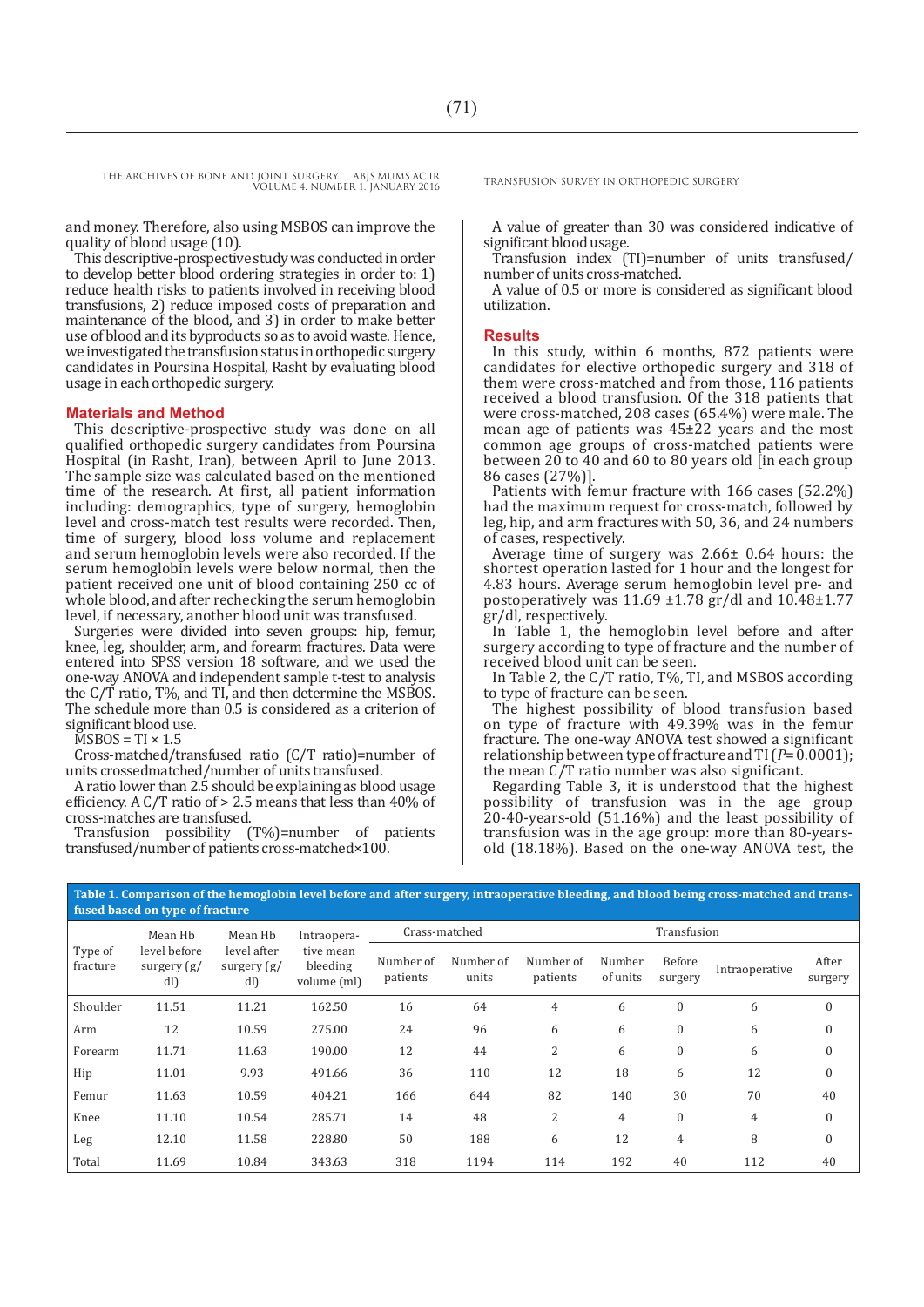| Table 2. Transfusion indicators in all types of fractures |                        |       |                               |              |  |  |  |
|-----------------------------------------------------------|------------------------|-------|-------------------------------|--------------|--|--|--|
| Type of fracture                                          | Transfusion index (TI) | C/T   | Transfusion possibility (T %) | <b>MSBOS</b> |  |  |  |
| Shoulder                                                  | 0.09                   | 10.66 | 25.00%                        | 0.55         |  |  |  |
| Arm                                                       | 0.06                   | 16    | 25.00%                        | 0.37         |  |  |  |
| Forearm                                                   | 0.13                   | 7.33  | 16.66%                        | 0.75         |  |  |  |
| Hip                                                       | 0.16                   | 6.11  | 46.15%                        | 1.03         |  |  |  |
| Femur                                                     | 0.21                   | 4.6   | 49.39%                        | 0.26         |  |  |  |
| Knee                                                      | 0.08                   | 12    | 14.28%                        | 0.42         |  |  |  |
| Leg                                                       | 0.06                   | 15.66 | 12.00%                        | 0.36         |  |  |  |
| Total                                                     | 0.16                   | 6.40  | 36.47%                        | 0.9          |  |  |  |

C/T ratio was significant in age groups: the least amount related to patients younger than 20-years-old, and the most was related to patients older than 80-yearsold (*P*=0.0001). Transfusion index in age groups was significant, and the highest amount was related to patients younger than 20-years-old and the least was related to patients older than 80-years-old (*P*=0.0001).

Independent samples test showed that the difference between the two sexes in the transfusion possibility was not significant (*P*=0.835). According to the definition of transfusion possibility, in which the proper value is 30% and beyond, transfusion possibility was appropriate in both sexes. Transfusion index based on the independent samples test in genders was not significant at all (*P*=0.738). Also, the C/T ratio based on the independent samples test in sexes was not significant at all (*P*= 0.078).

#### **Discussion**

In this study, that was performed on 318 orthopedic surgery candidates in Poursina Hospital, in Rasht over six months, the T% in all patients was 36.47%. Accordingly, the standard value of 30% and beyond expresses the appropriate use of blood. The TI was recorded at 0.16 in our study, so that in comparison with the defined TI of 0.5 and more, indicates the appropriate use of blood in all types of operations. It was also observed that the TI in age groups is in the proper range. However, the C/T ratio in the age groups and all type of operations remained high, which specifically requires a revision of blood ordering methods by surgeons. The most prevalent condition leading to blood ordering was hip fracture, but the greatest possibility of transfusion was related to

femoral fracture. On the other hand, our result showed an increasing rate of MSBOS hip fracture; whereas the accurate finding in which the highest transfusion possibility existed was in the femoral fracture group. The greatest number of patients in the femoral fracture group makes the interpretation of higher blood transfusion in this group easier than the hip fracture. This finding in our study was similar to Khoshrang et al.'s study (2013) in which they studied on demand and consumption patterns of blood in urologic surgeries. Their study showed that there was a significant correlation between the hemoglobin level before surgery and the blood requested and consumed afterward. The C/T ratio was 14.16, TI was 0.11 and T% was 8.85%. Eventually they concluded that the amount of blood requested and cross-matched for elective urologic surgery was much more than the amount required (11).

In the study of Subramanian et al. they found that the C/T ratio in all types of fractures was higher than normal (normal amount≤2.5). It was recorded at 6.4, indicating the inappropriate use of blood (12). In Ayanyunde et al.' study in 2008, C/T ratio was 4 to 1, and the consumption and loss rate were 65.5% and 6.3%, respectively. This study led to a reduction in MSBOS for esophagectomy to 2 units (13). Based on the Waqas's study, it was shown that the implementation of the protocol could reduce incurred costs for the patients (2).

Blood transfusion carries risks and is not without costs, and so safe blood supply problems, maintaining blood against different contaminations accompanied by increasing costs of preparing blood products are the major issues of blood transfusion (3, 5, 14). So the

| Table 3. Transfusion indicators in age groups |                                               |                                              |                                        |                                     |        |      |      |  |
|-----------------------------------------------|-----------------------------------------------|----------------------------------------------|----------------------------------------|-------------------------------------|--------|------|------|--|
| Age group                                     | Number of patients be-<br>ing crossed-matched | Number of units<br>being crossed-<br>matched | Number of patients<br>being transfused | Number of units<br>being transfused | $T\%$  | C/T  | TI   |  |
| <20                                           | 56                                            | 224                                          | 20                                     | 50                                  | 35.71% | 4.48 | 0.22 |  |
| $20 - 40$                                     | 86                                            | 320                                          | 44                                     | 52                                  | 51.16% | 6.51 | 0.16 |  |
| $40 - 60$                                     | 68                                            | 262                                          | 14                                     | 28                                  | 20.58% | 9.35 | 0.41 |  |
| 60-80                                         | 86                                            | 340                                          | 34                                     | 56                                  | 39.53% | 6.07 | 0.10 |  |
| >80                                           | 22                                            | 84                                           | 4                                      | 6                                   | 18.18% | 14.6 | 0.07 |  |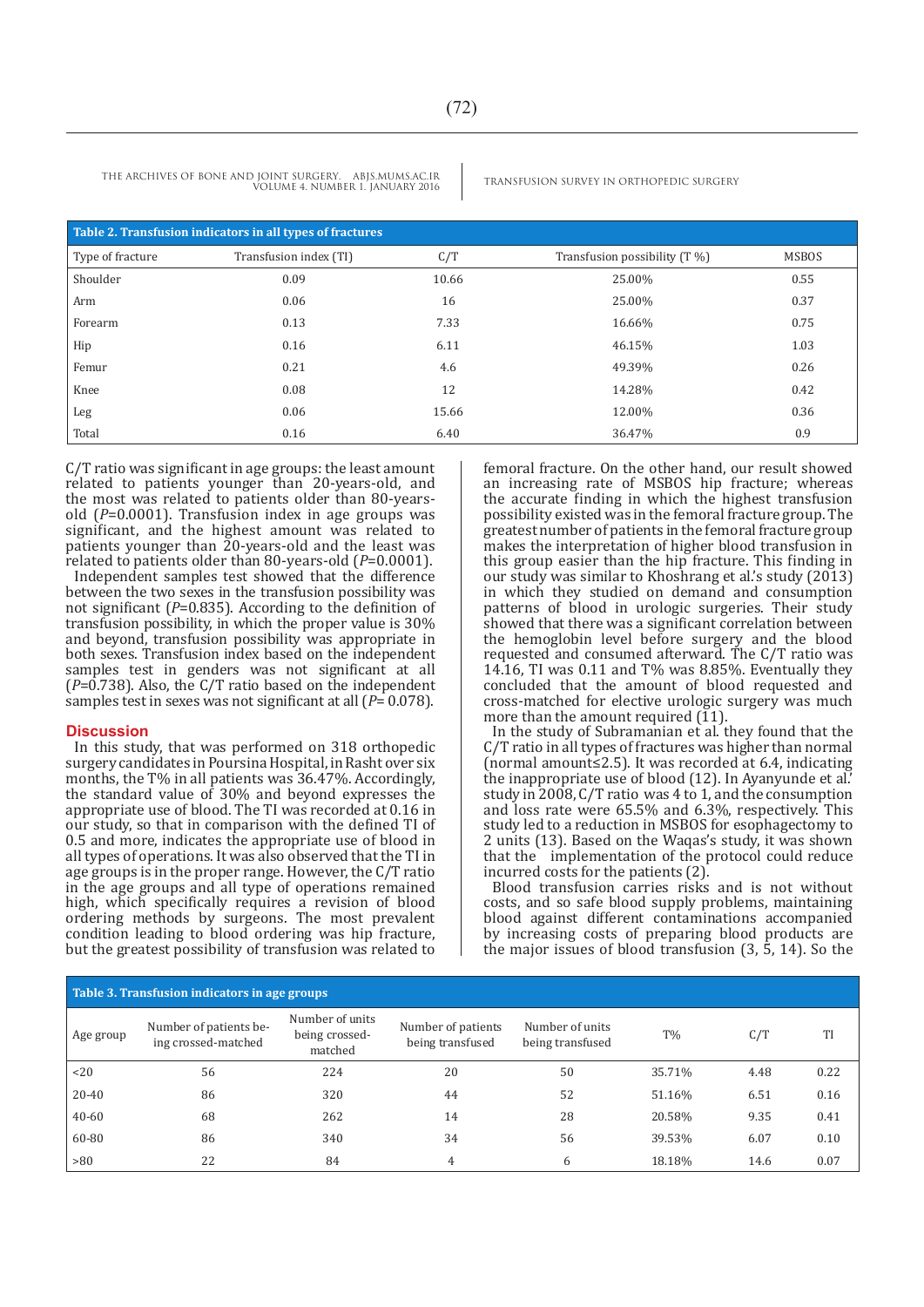physician must have a high understanding of indications, effectiveness, and complications of blood therapy (2, 9, 15). Results of investigating the amount of unnecessary blood transfusions in various studies indicate that the transfusion rate is 18-25% of cases (16, 17). The blood bank strategy is to maintain the  $C/T$  ratio of less than 2.5. Maximal surgical blood order schedule is arranged by a list of surgical procedures and the maximal number of units of blood that the blood bank will cross-match for each procedure; hence, based on the experience of the surgeon or anesthesiologist, this MSBOS can be modified leading to the reduction of unwanted type and screening examinations. However, we must bear in mind that young healthy patients with normal cardiopulmonary function can easily tolerate anesthesia with the least changes in their hemodynamic system, whereas older patients (generally >80-years-old) with cardiac disease may experience serious problems with surgery and anesthesia. This is an important issue in blood ordering based on type of surgery, patient age and the level of Hb, as these major variables could affect the surgeon or anesthesiologist's decision to order blood. Hence, the use of appropriate guidelines can improve MSBOS in every hospital (18, 19).

According to the results for improving transfusion status in patients with elective orthopedic surgery and approaching the index transfusion to the standard range in the center, a greater coordination between the department of orthopedics, anesthesiology, and the blood bank is recommended. It would be helpful to educate physicians, nurses, relevant staff of the blood bank, and other associated groups in order to achieve better outcomes. In addition, if we consider the suitable design for blood usage and ordering, staff workload, and overall costs will be reduced (14).

Furthermore, with advances in surgical techniques and procedures that can decrease bleeding during surgery, the C/T ratio can be corrected. Of the positive points of this study was the evaluation of the intraoperative bleeding volume and duration of surgery. Finally, in our opinion every hospital center especially in academic research centers must establish and implement the above mentioned strategy to improve the transfusion index. In this regard, co-operation between the anesthesiologist and surgeon is an important factor to improve unwanted blood usage and ordering (15).

The amount of blood requests to the blood center was more than actually required, so by identifying the type of surgery and patient's condition, the actual need for blood transfusion would be determined.

#### **Acknowledgments**

We would like to appreciate everyone who helped us especially Dr. Mirbolook and Dr. Ghandili for their kind cooperation in this study.

Mohammad Haghighi MD Abbas Sedighinejad MD Bahram Naderi-nabi MD Tahereh Chavoshi MD Anesthesiology Research Center, Guilan University of Medical Sciences, Rasht, Iran

Mehran Soleimanha MD Ahmadreza Mirbolook MD Mohsen Mardani-kivi MD Mehrnoosh Ghandili Mehrnoosh MD Orthopaedic Research Center, Guilan University of Medical Sciences, Rasht, Iran

### **References**

- 1. Basnet R, Lamichhane D, Sharma VK. A study of blood requisition and transfusion practice in surgery at Bir Hospital. Post Med J NAMS. 2009; 9(2):14-9.
- 2. Waqas M, Shamim MS, Ujjan B, Bakhshi SK. Prospective validation of a blood ordering protocol for elective spine arthrodesis and its impact on cost reduction. Surg Neurol Int. 2014; 5(Suppl 7):S362-4.
- 3. Jayaranee S, Prathiba R, Vasanthi N, Lopez CG. An analysis of blood utilization for elective surgery in a tertiary medical centre in Malaysia. Malays J Pathol. 2002; 24(1):59-66.
- 4. Peivandi Yazdi A, Alipoor M, Jahanbakhsh SS, Gharavifard M, Taghavi M. A survey of blood request versus blood utilization at a university hospital in Iran. Arch Bone Joint Surg. 2015; In Press.
- 5. Shimizu K, Muroi K, Imai M, Asano K, Tamura M, Imai S. New blood transfusion system of the Saku Central

Hospital--present conditions and problems. Masui. 2003; 52(9):1021-5.

- 6. Bhutia SG, Srinivasan K, Ananthakrishnan N, Jayanthi S, Ravishankar M. Blood utilization in elective surgery--requirements, ordering and transfusion practices. Natl Med J India. 1997; 10(4):164-8.
- 7. Kajja I, Bimenya GS, Eindhoven GB, ten Duis HJ, Sibinga CT. Surgical blood order equation in femoral fracture surgery. Transfus Med. 2011; 21(1):7-12.
- 8. Lim EJ, Lopez CG, Veera SN, Menaka N, Aminah A. Efficiency of blood usage for elective surgery in the University Hospital Kuala Lumpur. Malays J Pathol. 1996; 18(2):107-12.
- 9. Mead JH, Anthony CD, Sattler M. Hemotherapy in elective surgery: an incidence report, review of the literature, and alternatives for guideline appraisal. Am J Clin Pathol. 1980; 74(2):223-7.